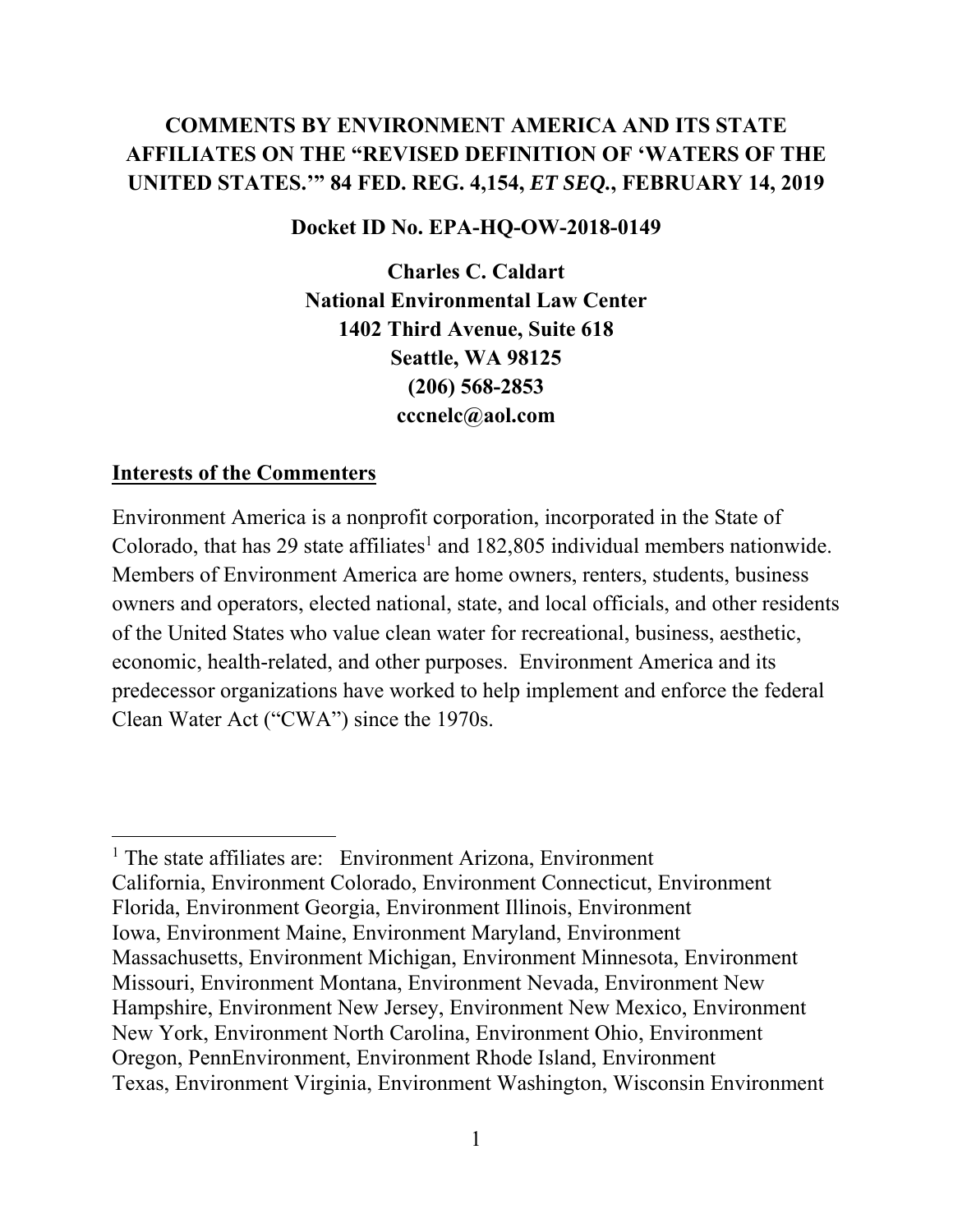## **Comments on the Proposed Rule**

The approach taken in the proposed rule by the Environmental Protection Agency ("EPA") and the U.S. Army Corps of Engineers (collectively, "the agencies") is unlawful and illogical because it (1) intentionally misreads and misapplies the *Rapanos* decision of the Supreme Court; (2) all but ignores the comprehensive science report on which the current rule is based; (3) prioritizes protection of state authority over the overriding federal purposes of the CWA; and (4) prioritizes purported ease of implementation over faithfulness to the CWA and the underlying science. As a result, the proposed rule would leave at least 18% of the nation's streams and at least 51% of the nation's wetlands without coverage under the Act. As the Preamble grudgingly acknowledges, "narrowing the scope of CWA regulatory jurisdiction over waters may result in a reduction in the ecosystem services provided by some waters, and as a result, some entities [including some business sectors] may be adversely impacted." 84 Fed. Reg. at 4,201.

# **1. The Agencies Misread and Misapply Controlling Supreme Court and Circuit Court Authority.**

### **(a) Improper Reliance on the** *Rapanos* **Plurality**

 A fundamental legal flaw that permeates the entire proposed rule is its deference to the four-justice plurality opinion in *Rapanos v. U.S.*, 547 U.S. 715 (2006), and its concomitant derogation of the opinions of the five justices of the court who did not join that opinion. *See*, *e.g.*, 84 Fed. Reg. at 4,174 ("the agencies are proposing a definition of 'tributary' that is consistent with the *Rapanos*  plurality's position that 'the waters of the United States include only relatively permanent, standing, or flowing bodies of waters . . . as opposed to ordinarily dry channels . . . or ephemeral flows of water.'') (second internal quotes omitted); 4,175 ("The proposed requirement that a tributary be connected to a traditional navigable water by perennial or intermittent flow also reflects the plurality's description of a 'wate[r] of the United States' as '*i.e.,* a relatively permanent body of water connected to traditional interstate navigable waters.') (second internal quotes omitted); 4,180 (noting that a particular position was selected on the ground that it "adheres more closely to the language of the Act and the positions articulated by the plurality opinion in *Rapanos*"); 4,183 ("This proposed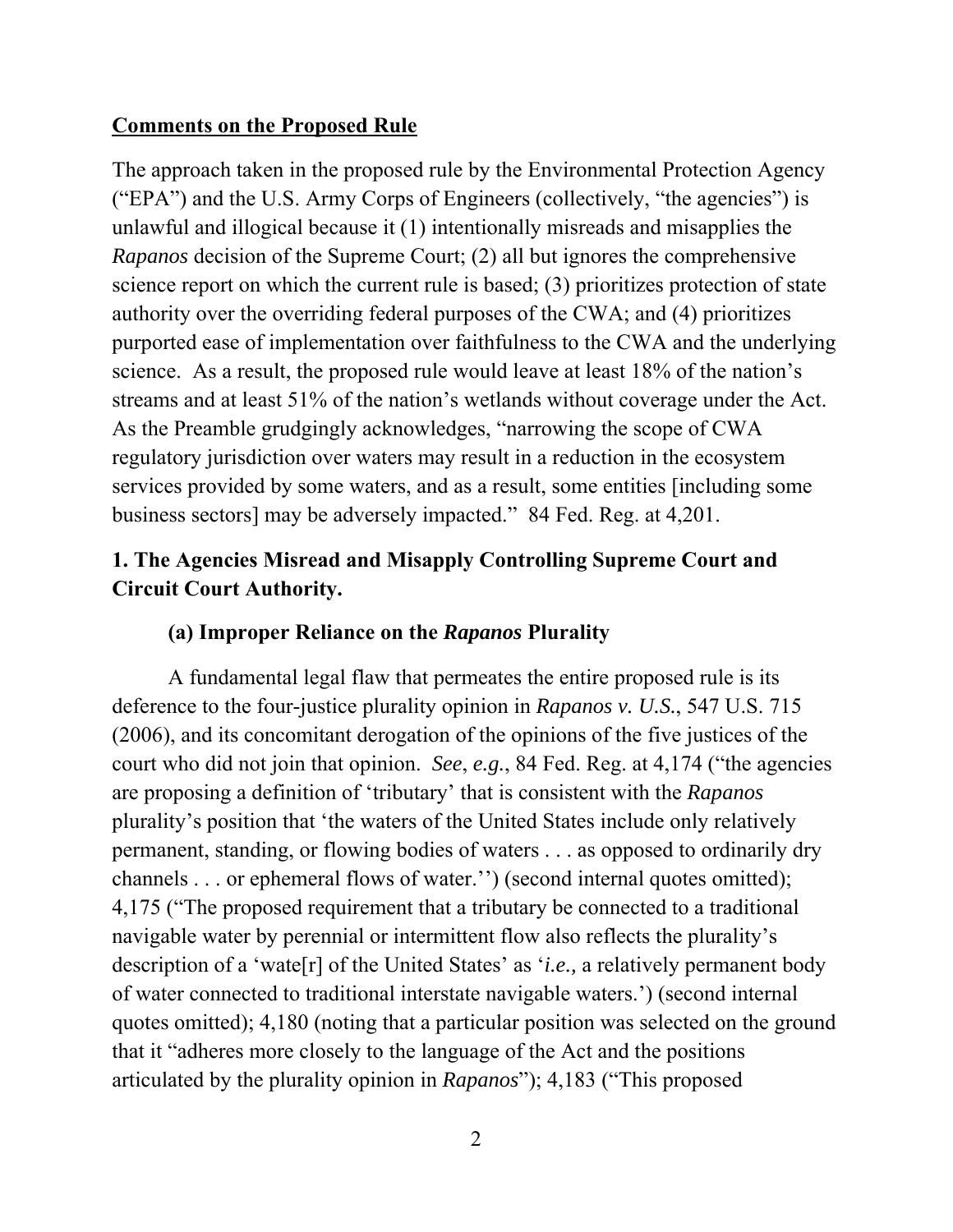requirement is informed by *Rapanos* wherein the plurality rejected the Federal government's hydrologic connection theory in deciding that the phrase 'the waters of the United States' 'cannot bear the expansive meaning that the Corps would give it,' and challenged the notion that 'even the most insubstantial hydrologic connection may be held to constitute a significant nexus.' It also reflects the plurality's description of a 'wate[r] of the United States' as '*i.e.,* a relatively permanent body of water *connected to* traditional interstate navigable waters.''') (citations and second internal quotes omitted); 4,196 ("The agencies believe that this proposal is more consistent with *Rapanos* than the 2015 Rule [because it] reflects the key concepts in the plurality opinion that limited jurisdiction to relatively permanent waters and wetlands with a continuous surface connection to those waters.").

 Indeed, the Preamble to the proposed rule ("Preamble") does not even acknowledge, much less discuss, Justice Stevens' dissenting opinion, which was signed by four justices, and which, together with Justice Kennedy's concurrence, makes the plurality opinion the *minority* opinion of the Court. In explaining their reliance on the plurality opinion, the agencies note that they "do not think that the opinion of a single justice [here Justice Kennedy] in a complex case should be the primary determinant of federal jurisdiction over potentially large swaths of aquatic resources." 84 Fed. Reg. at 4,196. Yet the agencies do not explain why they believe it preferable to construct a rule that would in many instances be endorsed by only four members of the *Rapanos* court instead of constructing a rule, consistent with Justice Kennedy's concurrence, that would be endorsed by a fivejustice majority of that court.

 The agencies' approach runs counter to the law. In the 13 years since the *Rapanos* decision, the federal circuit courts addressing the issue have held either that Justice Kennedy's concurring opinion alone controls (because the four dissenting justices in *Rapanos* would also find jurisdiction where Justice Kennedy did), or that CWA jurisdiction can be satisfied if *either* Justice Kennedy's test *or* the plurality's test is satisfied. This result is consistent with the observation from Justice Stevens' dissent that "all four Justices who have joined this [dissenting] opinion would uphold the Corps' jurisdiction in both of these cases—and in all other cases in which either the plurality's or Justice KENNEDY's test is satisfied." *Rapanos*, 547 U.S. at 810 (Stevens, J., dissenting).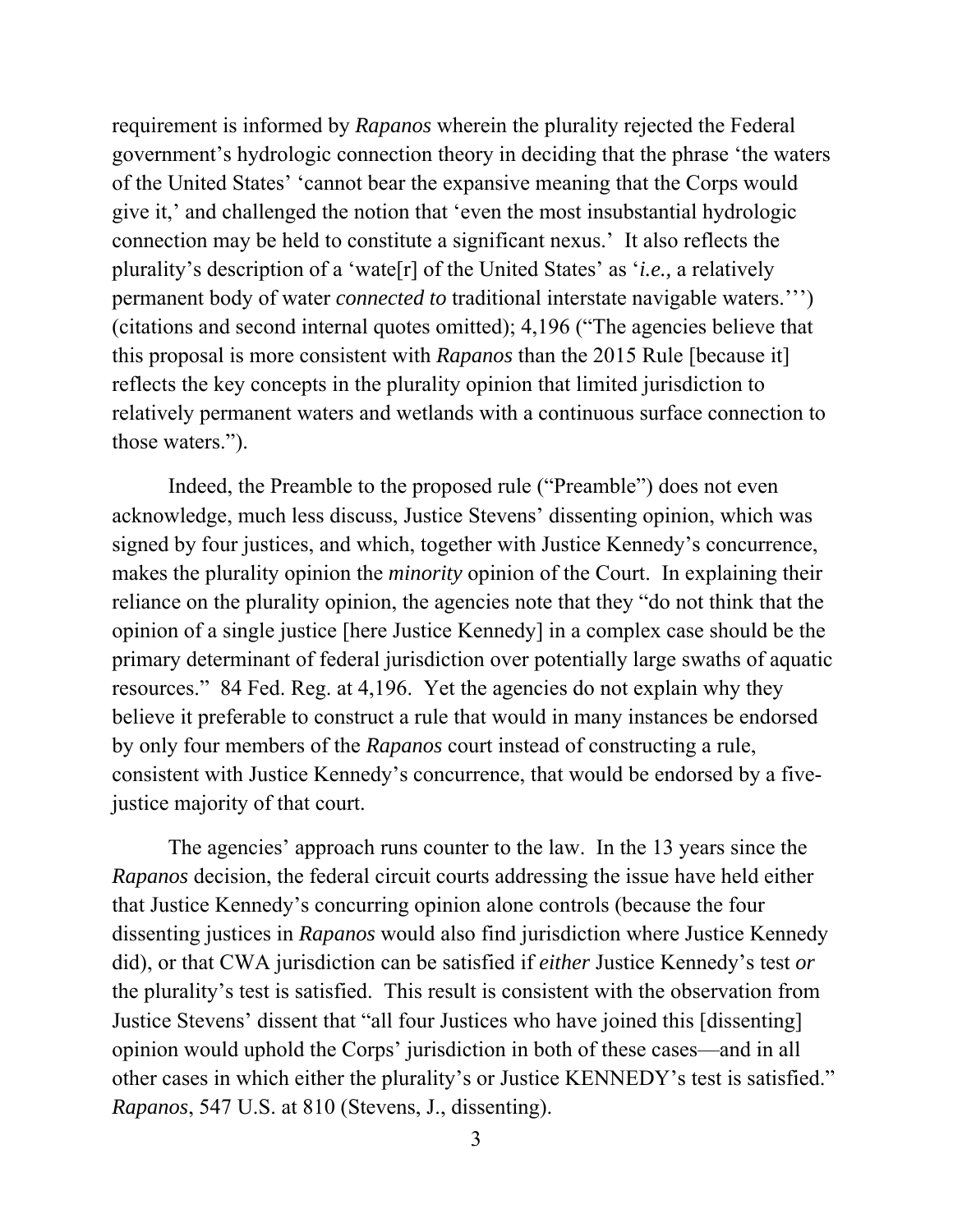Thus, the First, Third, Sixth, Seventh, Eighth, Ninth, and Eleventh Circuits have all held that the *Rapanos* plurality does not control CWA jurisdiction. *See United States v. Agosto-Vega*, 617 F.3d 541, 551 (1st Cir. 2010) (U.S. may properly assert jurisdiction over a surface water if it meets either Kennedy's standard or the plurality standard (citing *United States v. Johnson*, 467 F.3d 56, 60 (1st Cir. 2006)); *United States v. Donovan*, 661 F.3d 174, 184 (3d Cir. 2011) ("[T]he CWA is applicable to wetlands that meet either the test laid out by the plurality or by Justice Kennedy in *Rapanos*."); *United States v. Cundiff*, 555 F.3d 200, 208-09 (6th Cir. 2009) (finding jurisdiction where both Justice Kennedy's "significant nexus" test and the plurality's test were met, but noting that the First Circuit's opinion in *Johnson*, *supra*, finding jurisdiction where either test is met, is "thoughtful" and may be appropriate for future cases); *United States v. Gerke Excavating, Inc.,* 464 F.3d 723, 724-25 (7th Cir. 2006) (Justice Kennedy's concurrence controls); *United States v. Bailey*, 571 F.3d 791, 799 (8th Cir. 2009) ("[W]e join the First Circuit in holding that the Corps has jurisdiction over wetlands that satisfy either the plurality or Justice Kennedy's test."); *N. Cal. River Watch v. City of Healdsburg,* 496 F.3d 993, 999-1000 (9th Cir.2007) (Justice Kennedy's concurrence controls); *United States v. Robison*, 505 F.3d 1208, 1219- 21 (11th Cir. 2007) ("Justice Kennedy's 'significant nexus' test provides the governing rule of *Rapanos*").

 As the Sixth Circuit noted in *Cundiff*, the guidance given by the Supreme Court in *Marks v. United States*, 430 U.S. 188 (1977), on interpreting decisions with multiple opinions is inapposite to *Rapanos*, because neither the plurality opinion nor Justice Kennedy's opinion concurring in the judgment is a subset of the other. *See* 555 F.3d at 209 ("[W]hen 'one opinion supporting the judgment does not fit entirely within a broader circle drawn by the others, *Marks* is problematic.' Specifically, '*Marks* is workable—one opinion can be meaningfully regarded as 'narrower' than another—only when one opinion is a logical subset of other, broader opinions.'" (quoting *King v. Palmer,* 950 F.2d 771, 782 (D.C.Cir.1991) (en banc)).

Indeed, there is quite little common ground between Justice Kennedy's and the plurality's conceptions of jurisdiction under the Act, and both flatly reject the other's view. *See Rapanos,* 547 U.S. at 756 (Scalia, J., plurality opinion) ('[Justice Kennedy's] test simply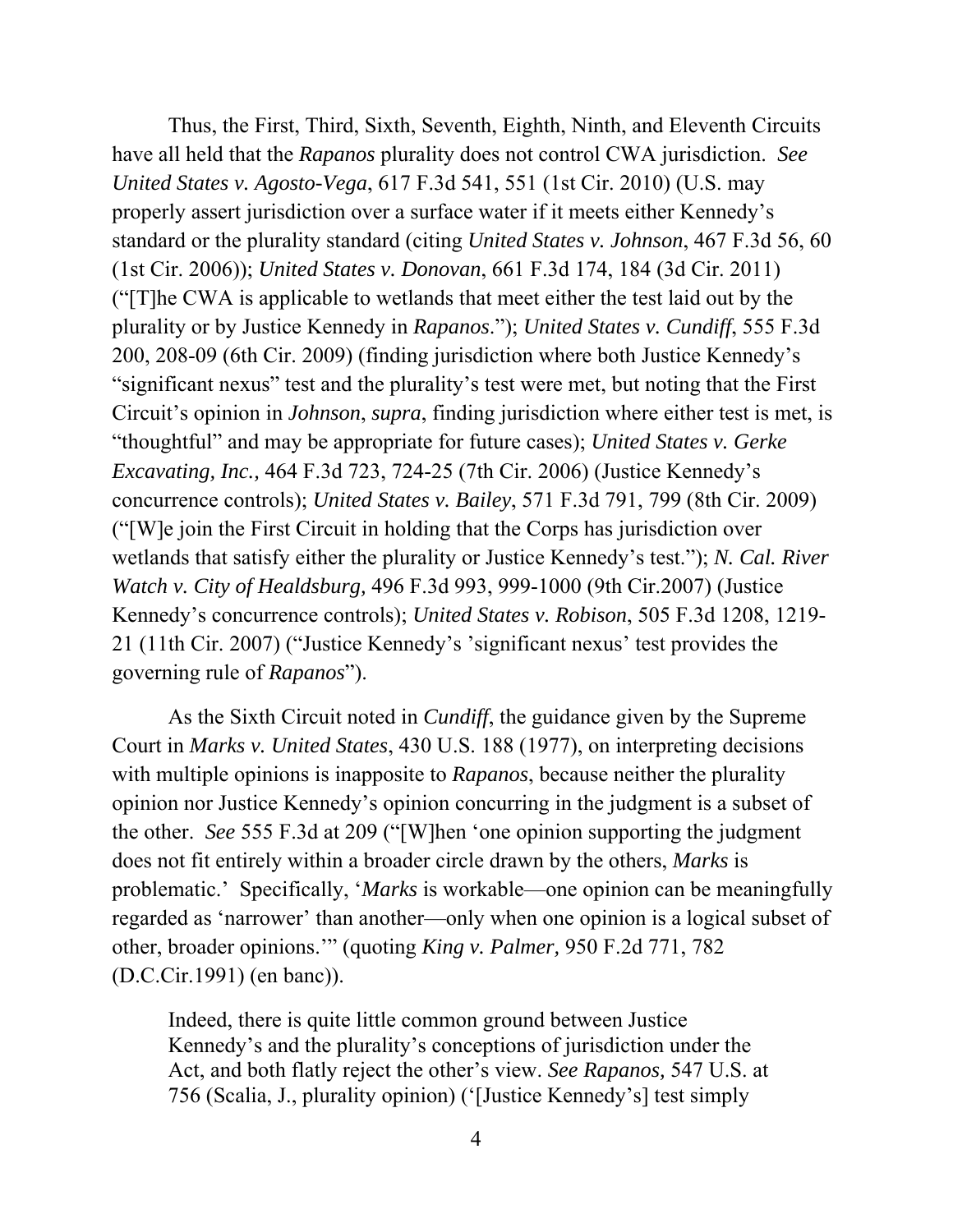rewrites the statute.'); *id.* at 778 (Kennedy, J., concurring) ('[T]he plurality reads nonexistent requirements into the Act.').

### *Cundiff*, 555 F.3d at 209.

The agencies appear to have recognized in the proposed rule that reliance on the plurality's opinion to the exclusion of all other approaches would not be defensible, and thus appears to have attempted to strike a form of "balance" between the plurality opinion and Justice Kennedy's opinion. In effect, the proposed rule represents something of a compromise between the two opinions. Most notably, the proposed rule would grant jurisdiction to some wetlands, and to some intermittent streams, that would not meet the plurality's narrower test. However, such a "compromise" cannot be justified under the controlling legal authority; the proposed rule would exclude from coverage numerous wetlands, streams, and other waters that come within Justice Kennedy's "significant nexus" test, and thus would deprive many waters of the protection afforded to them by Congress under the CWA.

### **(b) Misapplication of Justice Kennedy's Concurrence**

 Even when it purports to apply Justice Kennedy's concurrence, the proposed rule often misinterprets the reasoning and scope of that opinion.

**(i) Wetlands:** The agencies note that the proposed rule addresses "Justice Kennedy's concern with respect to regulation of wetlands adjacent to 'drains, ditches, and streams remote from any navigable-in-fact water and carrying only minor water volumes towards it," 84 Fed. Reg. at 4,196 (citation omitted). This is true. But the proposed rule does not address his concern that the *Rapanos*  plurality was ignoring the "significant nexus" principle articulated by the court in *Solid Waste Agency of Northern Cook Cty. v. Army Corps of Engineers,* 531 U.S. 159, 167, 172 (2001) ("SWANCC"). A succinct summary of Justice Kennedy's position on wetlands is found in his *Rapanos* concurrence:

[W]etlands possess the requisite nexus, and thus come within the statutory phrase 'navigable waters,' if the wetlands, either alone or in combination with similarly situated lands in the region, significantly affect the chemical, physical, and biological integrity of other covered waters more readily understood as 'navigable.' When, in contrast,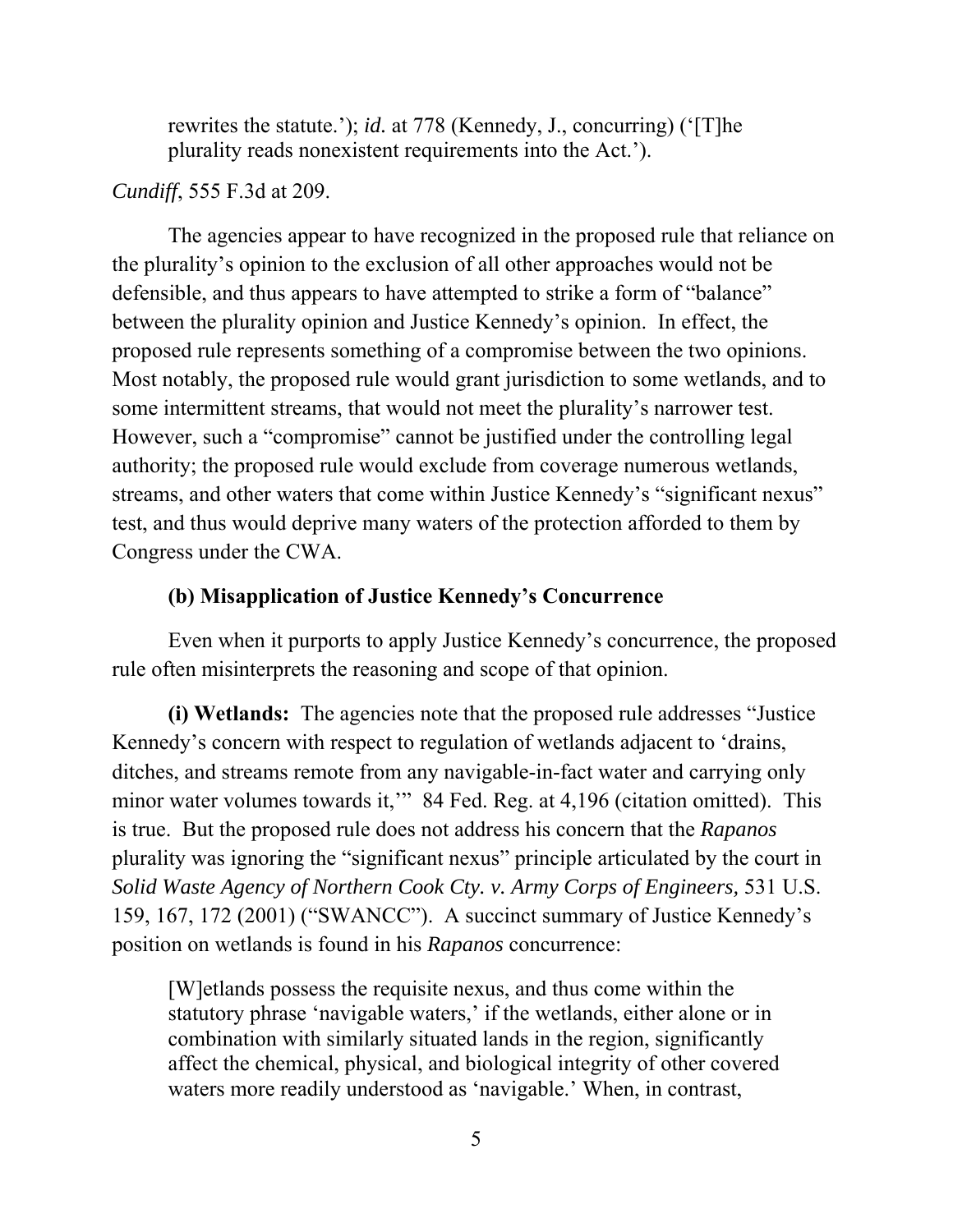wetlands' effects on water quality are speculative or insubstantial, they fall outside the zone fairly encompassed by the statutory term 'navigable waters.'

547 U.S. at 780 (Kennedy, J., concurring). The proposed rule on wetlands, which limits jurisdiction to those wetlands with a hydrologic surface connection to more traditional navigable waters, fails to incorporate these principles. While it may well exclude some wetlands whose effect on surface water quality are "speculative or insubstantial," it also excludes numerous wetlands whose effect is direct and substantial. Wetlands with an underground hydrologic connection to navigable surface waters, for example, often have a pronounced effect on surface water quality, but would be excluded under the proposed rule.

 The Preamble attempts to skirt this issue by noting Justice Kennedy's invitation to the agencies to

identify categories of tributaries that, due to their volume of flow (either annually or on average), their proximity to navigable waters, or other relevant considerations, are significant enough that wetlands adjacent to them are likely, in the majority of cases, to perform important functions for an aquatic system incorporating navigable waters.

547 U.S. at 781 (Kennedy, J., concurring). The Preamble suggests that, by including a definition of "tributary" in the proposed rule, the agencies have satisfied Justice Kennedy's conditions for the regulation of wetlands, and thus are free to wholly jettison the "significant nexus" text. *See, e.g.,* 84 Fed. Reg. at 4,186 ("Justice Kennedy's 'significant nexus' test for wetlands adjacent to nonnavigable waters was only needed 'absent more specific regulations.'") (citing 524 U.S. at 782 (Kennedy, J., concurring). But Justice Kennedy's statement makes clear that it is not simply *any* categorical regulation on tributaries that could replace the "significant nexus" test, but rather a regulation that ensures inclusion of those tributaries that "are significant enough" that nearby wetlands are likely "to perform important functions for an aquatic system incorporating navigable waters." The proposed rule does not do this.

**(ii) Streams and Other Waters:** The Preamble suggests that the agencies have chosen to strip numerous streams, lakes, and other surface waters of CWA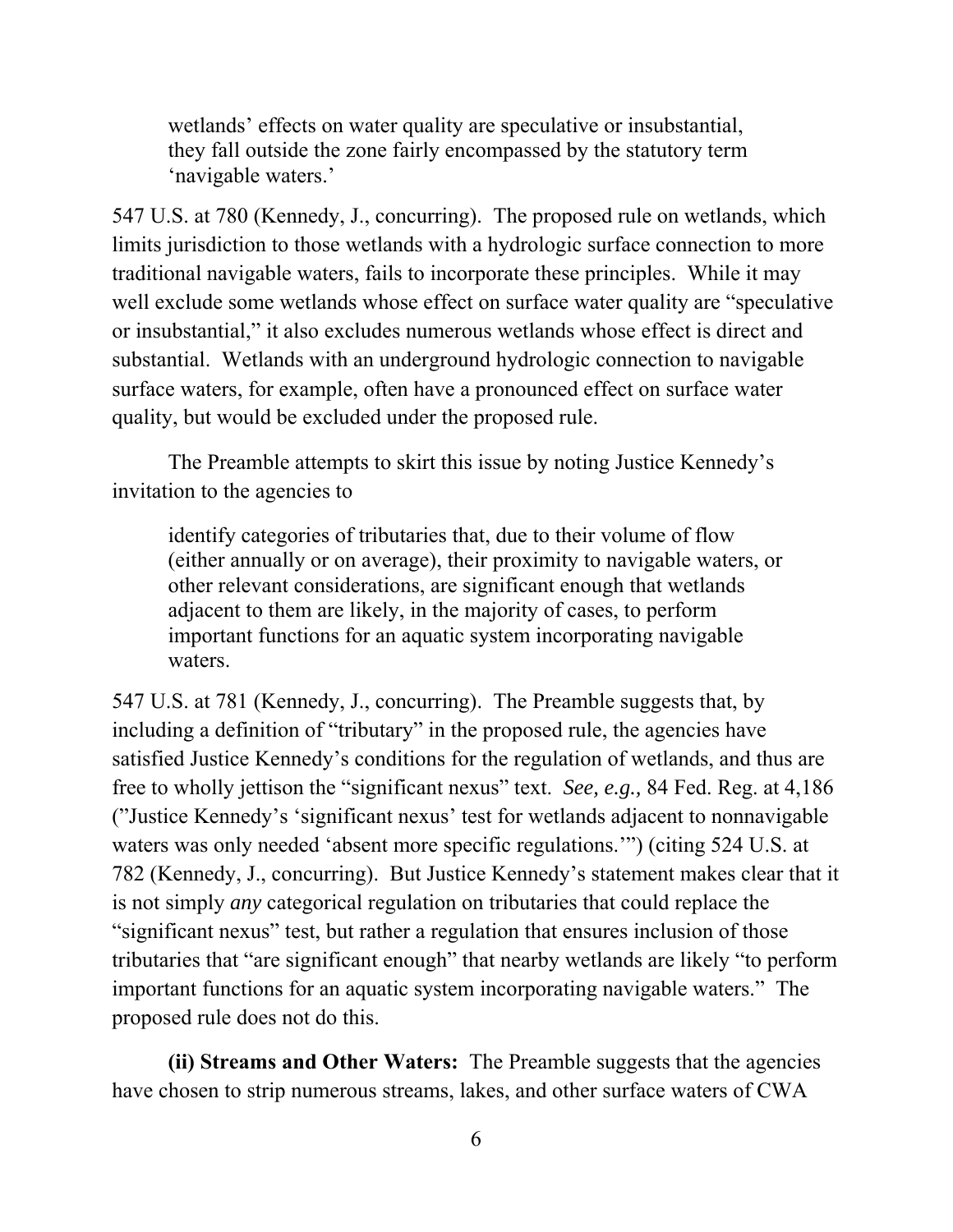protection because they do not believe that Justice Kennedy intended his "significant nexus" test to apply to waters other than wetlands. 84 Fed. Reg. at 4,175 (questioning "whether the agencies have previously overread Justice Kennedy's opinion to mandate the significant nexus test outside the actual holding of Justice Kennedy's opinion, which was limited to the wetlands at issue in that case."). The agencies also suggest that the majority opinion in *SWANCC*, which Justice Kennedy joined, takes a narrower approach to CWA jurisdiction than Justice Kennedy's *Rapanos* concurrence, and thus that the 2015 Rule overreached in its application of the "significant nexus" test. 84 Fed. Reg. at 4,196. This is manifestly illogical. Certainly, Justice Kennedy is in the best position to know what he meant by signing on to the *SWANCC* majority, and his *Rapanos* concurrence is the best indication of his views on *SWANCC*. In that concurrence, he describes *SWANCC* as follows:

In *SWANCC*, the Court held, under the circumstances presented there, that to constitute 'navigable waters' under the Act, *a water or wetland*  must possess a 'significant nexus' to waters that are or were navigable in fact or that could reasonably be so made. [*SWANCC*, 531 U.S.]*.,* at 167, 172.

*Rapanos*, 547 U.S. at 759 (Kennedy, J., concurring) (emphasis added) (second internal quotes omitted). The reference to a "water" *or* "wetland" clearly indicates that the "significant nexus" test extends to all waters that are not themselves traditionally navigable, and not just wetlands.Indeed, *SWANCC*, from which Justice Kennedy draws the "significant nexus" test, dealt with an isolated pond ("an abandoned sand and gravel pit in northern Illinois which provides habitat for migratory birds," 531 U.S. at 162), and not with wetlands. At issue in *SWANCC*  was whether the Migratory Bird Rule, a regulation issued by the Corps of Engineers, could be used to justify extending CWA jurisdiction to that isolated pond when it had not been shown to have a significant nexus to navigable waters. *See also Rapanos*, 547 U.S. at 776 (Kennedy, J. concurring) ("The concerns addressed in *SWANCC* do not support the plurality's interpretation of the Act.").

 In his *Rapanos* concurrence, Justice Kennedy pointedly disagrees with the plurality's exclusion of intermittent and ephemeral waters, and plainly extends this discussion to ephemeral streams. *E.g.*, 547 U.S. at 769 (disagreeing with the plurality's conclusion that "intermittent or ephemeral streams" are not waters of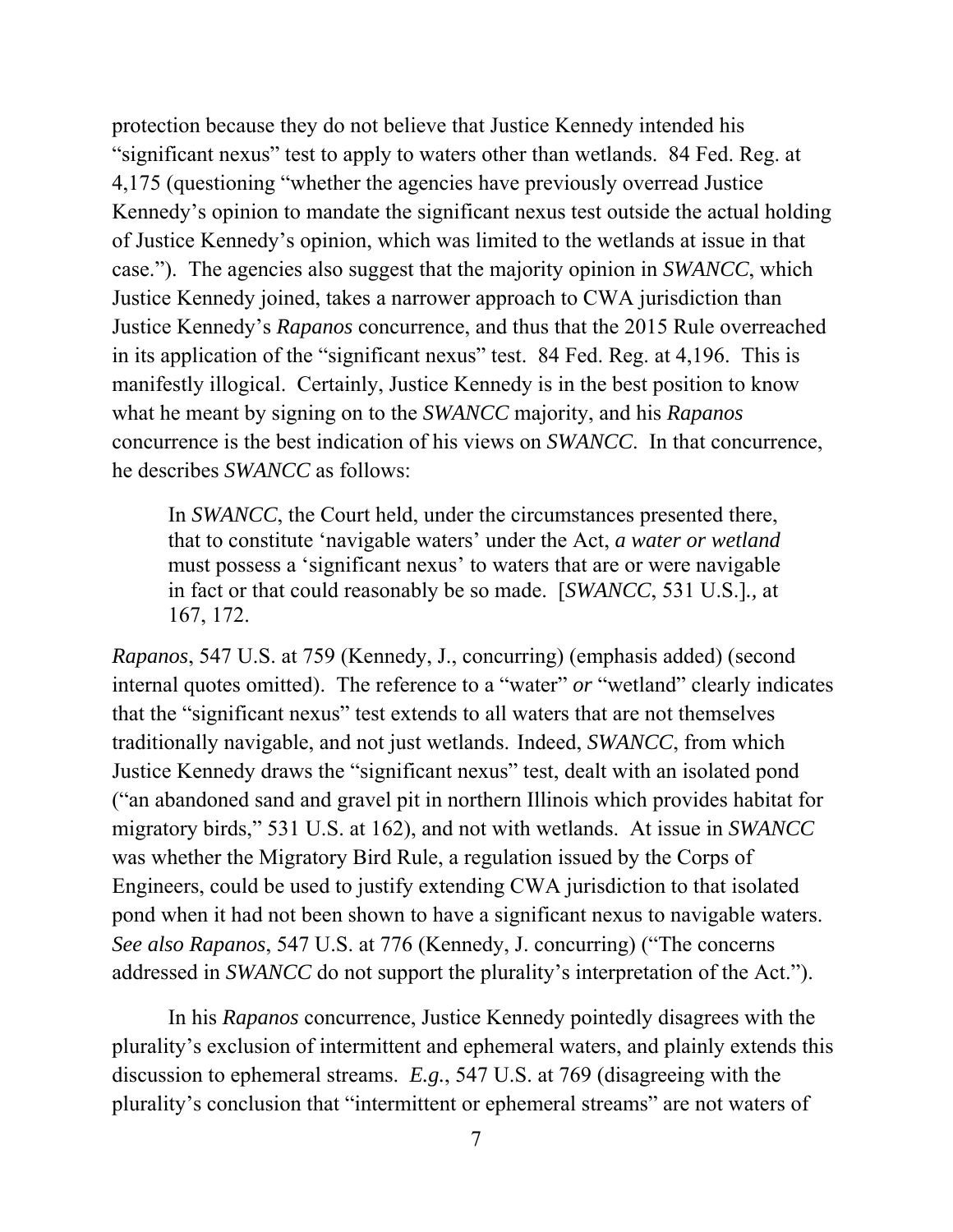the U.S.); 770 ("the dissent is correct to observe that an intermittent flow can constitute a stream, in the sense of '[a] current or course of water or other fluid, flowing on the earth,' (quoting Webster's Second 2493), while it is flowing") (internal citation and quotes omitted). Given that a majority of the justices in *Rapanos* would extend CWA jurisdiction under Justice Kennedy's "significant nexus" test, the proposed rule's blanket withdrawal of jurisdiction from ephemeral features and isolated (non-navigable) waters is inconsistent with Supreme Court precedent.

# **2. The Agencies Do Not Meaningfully Engage the Science Reports on Which the Current Rule is Based.**

 The blanket exclusion of ephemeral waters is also inconsistent with the findings of the science reports prepared in advance of the 2015 Rule. That report is a 423-page technical support document, which was based on a comprehensive science report that reviewed more than 1,200 peer-reviewed publications. See EPA, U.S. Army Corps of Eng'rs, Technical Support Document for the Clean Water Rule: Definition of Waters of the United States (May 27, 2015) ("TSD"); EPA Office of Reg'l Dev., Connectivity of Streams and Wetlands to Downstream Waters: A Review of the Scientific Evidence (Jan. 2015) ("Science Report"). As noted in the Preamble, EPA's Science Advisory Board ("SAB") reviewed those studies, and "found that '[t]he literature review provides strong scientific support for the conclusion that *ephemeral*, intermittent, and perennial streams exert a *strong influence* on the character and functioning of downstream waters and that tributary streams are connected to downstream waters.'" 84 Fed. Reg. at 4,175-76 (emphasis added). However, other than noting that the SAB found a "decreased" probability of such influence "at flow regimes less than perennial or intermittent," *Id.* at 4,176, the agencies do provide any scientific analysis – with reference to the TSD, the Science Report, the SAB's review, or any other scientific reference – to support their decision to wholly exclude ephemeral waters. Without such an analysis, the agencies have not overcome the reasonable scientific inference that the proposed rule would exclude from CWA protection ephemeral waters with a significant nexus to navigable waters.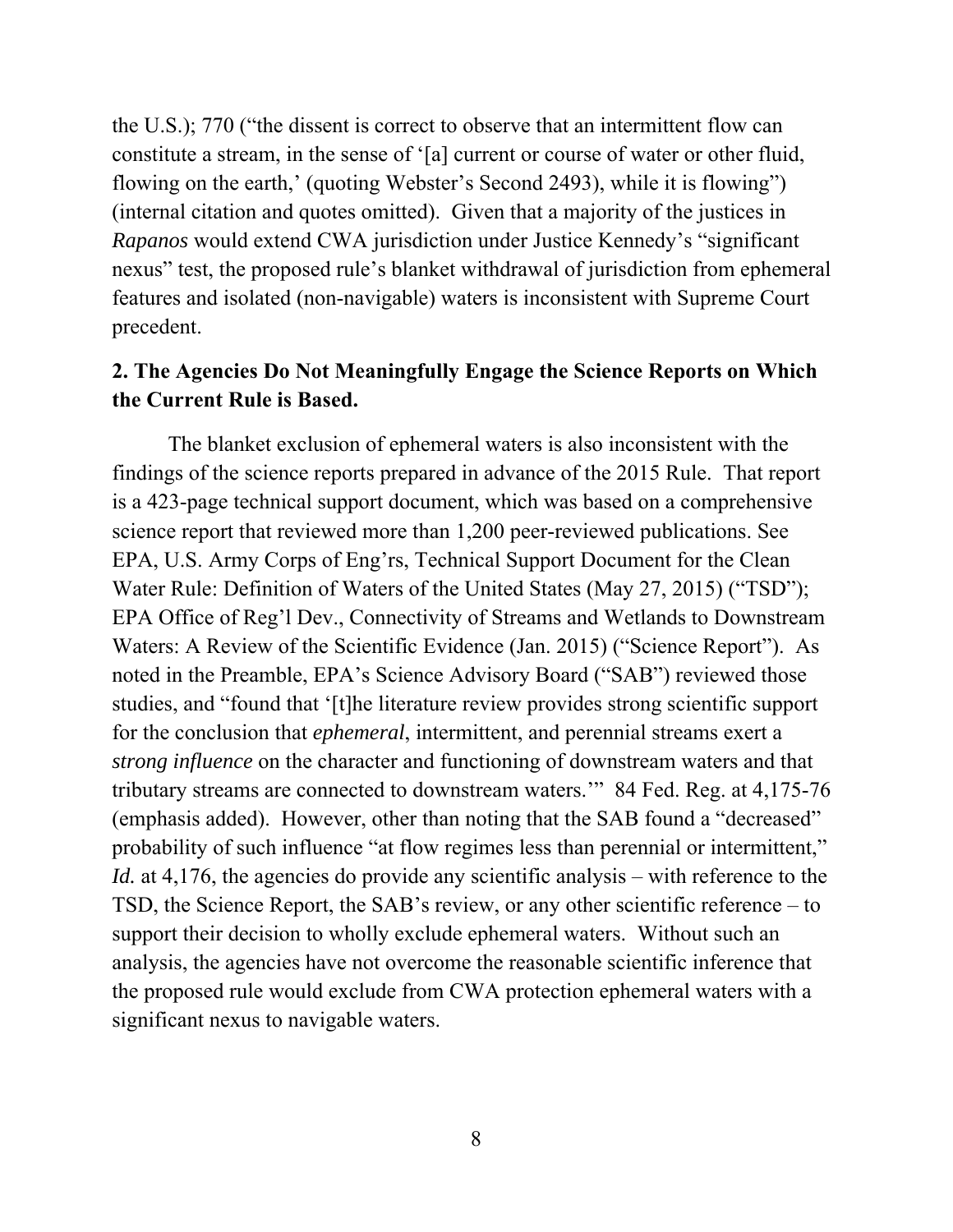## **3. The Agencies Wrongly Prioritize Protection of State Authority in Derogation of the Overriding Federal Purposes of the CWA.**

An overriding theme that runs throughout the proposed rule is the importance of ceding federal authority over waters back to the states. For example, the Preamble cites deference to state authority as a principal justification for the exclusion of ephemeral waters. *See* 84 Fed. Reg. at 4,176 ("With the proposed definition, the agencies seek to avoid 'impairing or in any manner affecting any right or jurisdiction of the States with respect to waters (including boundary waters) of such States.' 33 U.S.C. 1370.") This is a reference to section 510(2) of the CWA, which is cited several times in the Preamble. That provision affirms the spirit of federalism that imbues the Act, but it does not bear the weight the agencies would give it here. First, the cited language is subject to an introductory proviso – "Except as expressly provided in this chapter" – that limits state authority to those waters over which the federal government has not exercised control under its Commerce Clause authority, and generally confirms that state control of waters is subordinate to the federal interest in protecting those waters. This is reinforced by the remainder of section 510 (subpart (1)), which limits state authority to regulate water pollution to standards that are *as protective or more protective* of the environment than federal standards. In other words, this section makes clear that the primary federal/state relationship in the CWA is one under which the states recognize federal primacy in protecting the waters of the United States.

 The Preamble also includes at least nine citations to section 101(b) of the CWA, which articulates

the policy of the Congress to recognize, preserve, and protect the primary responsibilities and rights of States to prevent, reduce, and eliminate pollution [and] to plan the development and use (including restoration, preservation, and enhancement) of land and water resources.

33 U.S.C. §1251(b). The agencies cite this provision, and a passage in the *Rapanos* plurality, in support of their exclusion of ephemeral waters. *See* 84 Fed. Reg. at 4,176 ("The proposed approach to defining 'tributary' is also intended to *limit federal jurisdiction over ephemeral flows* and other ordinarily dry land features in order to 'preserve, and protect the primary responsibilities and rights of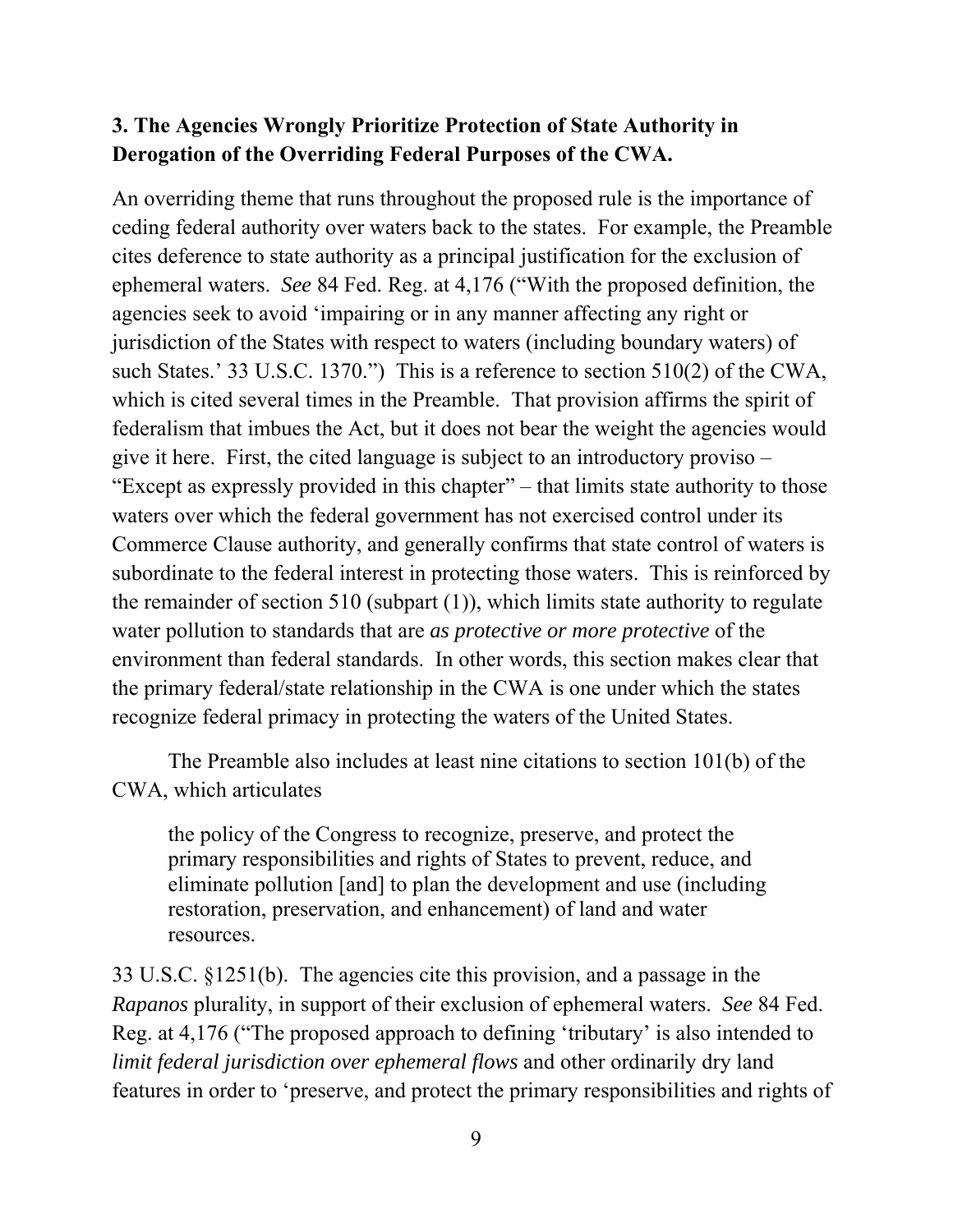States to . . . plan the development and use . . . of land . . . resources.' See [*Rapanos*] at 738 (Scalia, J., plurality).") (emphasis added). But this provision of the CWA is not designed to carve out certain waters as subject only to state jurisdiction; rather, it simply is a broad statement – extending to all "land and water resources" – recognizing the cooperative federal/state approach to water protection that embodies the Act. The states do play an important role in implementing the CWA – in permitting, enforcement, establishment of water quality criteria, among other activities – but subject to the standards, authority, and oversight of the federal government. Moreover, the overriding purpose of the  $CWA - in fact, the very first sentence of the statue - is set out in subsection (a) of$ this same section: "The objective of this chapter is to restore and maintain the chemical, physical, and biological integrity of the Nation's waters." 33 U.S.C. § 1251(a). Especially given the SAB's conclusion that ephemeral waters "exert a strong influence on the character and functioning of downstream waters," their wholesale conclusion under the proposed rule runs afoul of this most basic purpose of the CWA. Similarly, as Justice Kennedy stressed in his *Rapanos* concurrence, "wetlands are not simply moist patches of earth," *Rapanos*, 547 U.S. at 761 (Kennedy, J. concurring); rather. wetlands "obviously have a cumulative effect on downstream water flow by releasing waters at times of low flow or by keeping waters back at times of high flow … [They] can preserve downstream water quality by trapping sediment, filtering toxic pollutants, [and] protecting fishspawning grounds." *Id.* at 808 (Stevens, J., dissenting). Exclusion of roughly half of all U.S. wetlands from coverage, as the proposed rule would do, is inconsistent with the primary purpose of the CWA, and cannot be justified by deference to state authority.

## **4. The Agencies Wrongly Prioritize Purported Ease of Implementation Over Faithfulness to the CWA and the Underlying Science.**

 The Preamble also attempts to justify the proposed rule's exclusion of a significant percentage of the nation's waters by citing the need for "bright-line" distinctions that will be easy for the agencies and the states to implement. *See, e.g.,* 84 Fed. Reg. at 4,175 ("The agencies are proposing to eliminate this case specific 'significant nexus' analysis by providing a clear definition of 'tributary' that is easier to implement."); 4,184 ("The agencies are proposing to eliminate this case-specific 'significant nexus' analysis by providing a clear category of 'waters